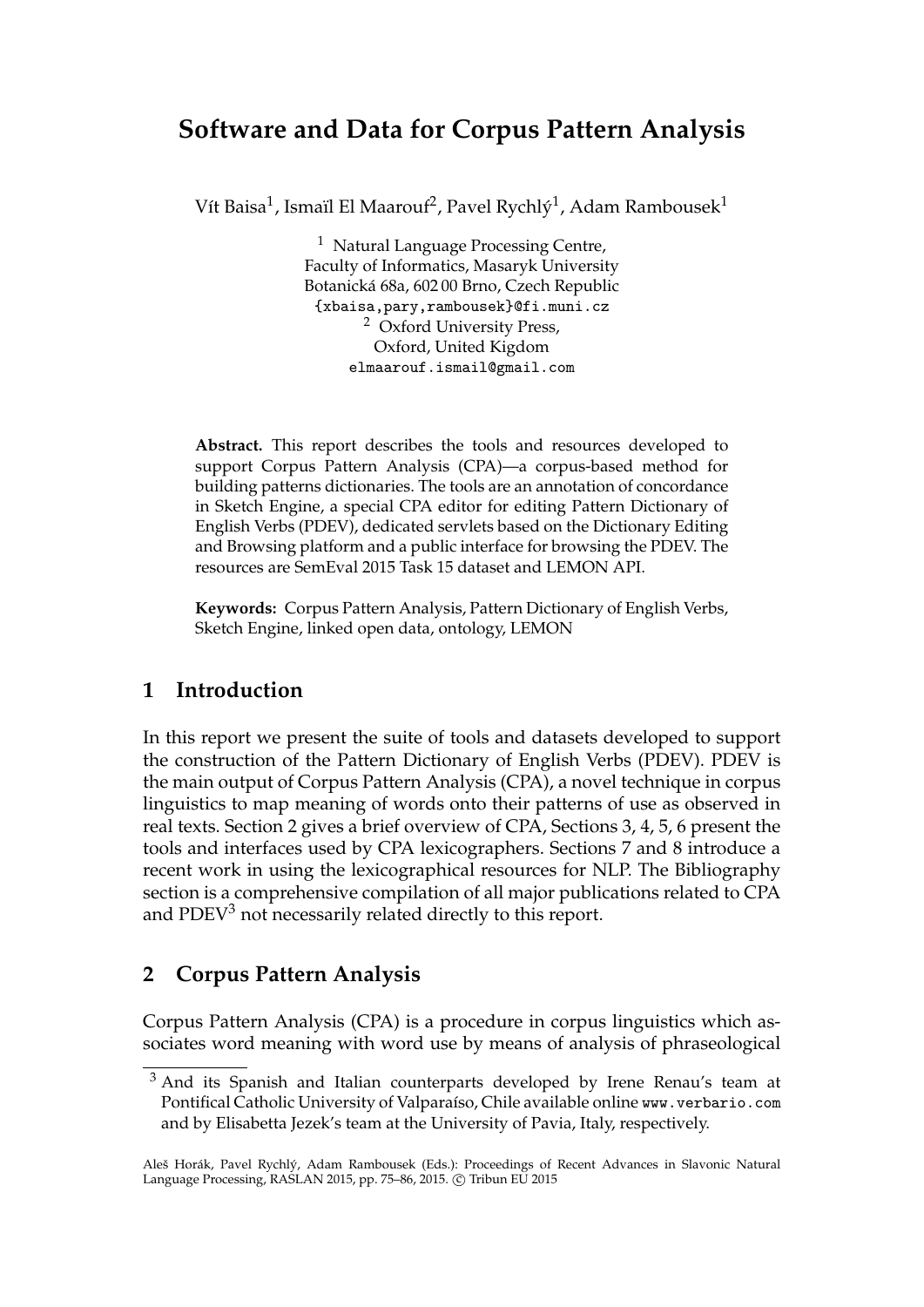patterns and collocations. In CPA, no attempt is made to identify the meaning of a verb or noun directly, as a word in isolation. Instead, meaning is associated with prototypical sentence contexts. Concordance lines are grouped into semantically motivated syntagmatic patterns. Associating meaning with each pattern is a secondary step, carried out in close coordination with the assignment of concordance lines to patterns. The identification of a syntagmatic pattern is not an automatic procedure: it calls for a great deal of lexicographic art. Among the most difficult of all lexicographic decisions is the selection of an appropriate level of generalization on the basis of which senses are to be distinguished. For example, one might say that the in-transitive verb *abate* has only one sense (to become less in intensity), or one might separate *a storm abates* from *a political protest abates*, on the grounds that the two contexts have different implicatures.<sup>4</sup>

A large apparatus of linguistic categories has been progressively developed to capture corpus patterns for verbs. Patterns can be described according to five types of arguments: Subject, Object, Complement, Adverbial, and Indirect Object. Each can be further specified using determiners, semantic types, contextual roles<sup>5</sup>, and lexical sets. Determiners are used to account for distinctions between "take place" and "take his place". Semantic types account for distinctions such as "building [[Machines]]" and "building [[Relationship]]". Contextual roles account for distinctions such as "[[Human = Film Director]] shoot" and "[[Human = Sports Player]] shoot". Lexical sets account for distinctions such as "reap the whirlwind" and "reap the harvest".

PDEV is maintained with three main tools: Sketch Engine [1], the CPA editor and the DEB server. The corpus used is the BNC [2], a large reference corpus containing various text types in British English (100 million words). For the purpose of the CPA analysis, the corpus has been filtered and only its written part was used. The result is usually referred as BNC50 since it contains roughly 50 million words. Lexicographers extract typical phraseological patterns from corpora by clustering corpus tokens (labelling them) according to the similarity of their context.

### **3 Annotation in Sketch Engine**

Sketch Engine supports the annotation of tokens in any corpus using unique identifiers that refer to labels manually defined by lexicographers. The starting point is the creation of a concordance, based on a lemma and part-of-speech tag (lempos). In the web interface [3], the annotation is facilitated by green boxes next to each KWIC (Key Word In Context). The set of labels consists of numbers (for pattern numbers) although words can be used instead and each label can be further decomposed into sub-labels indicating a variation of use

 $4$  The implicature is a term from pragmatics referring to what is suggested in an utterance.

<sup>&</sup>lt;sup>5</sup> Semantic types and roles are enclosed in double square brackets, roles are separated by  $"="$ .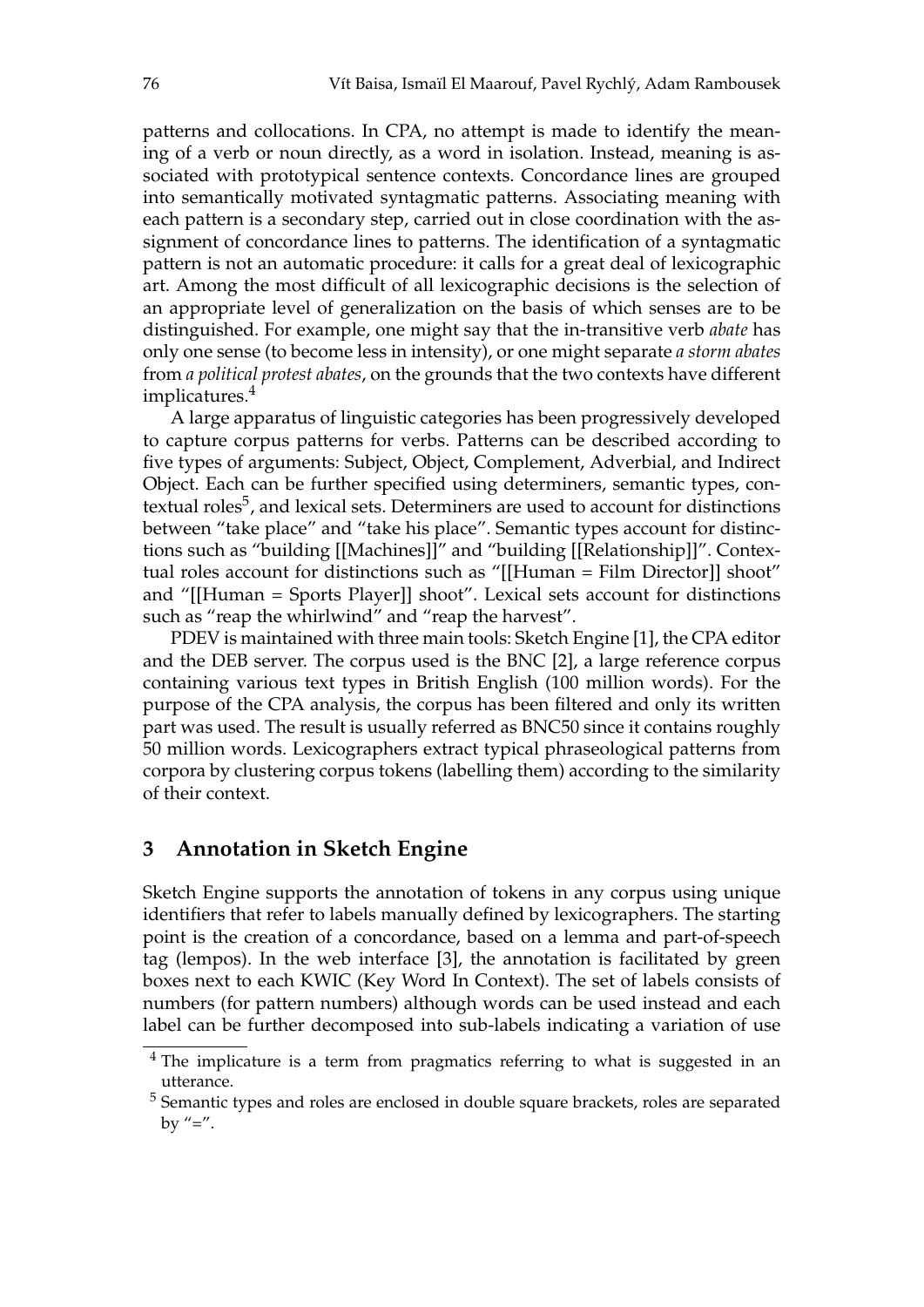('.a' for anomalous argument, '.f' for figurative use of a pattern, and '.s' for syntactically anomalous). Label  $x'$  is used for tagging errors (e.g. an adjective use for a verb token) and 'u' for an unclassifiable word occurrence. Moreover, a label can be assigned to a whole page, or to a set of selected lines. The set of labels can be modified at any time.

| <b>Filter Wsketch Reveal Bootstrap</b><br>Finish  <br><u>Info</u><br>Sort by label |                                    | (0 lines selected)<br>Batch annotation: selection<br>▼     |
|------------------------------------------------------------------------------------|------------------------------------|------------------------------------------------------------|
| Query abandon-v 250 > Random sample 250 (4.6 per million)                          |                                    |                                                            |
| Page $ 1$<br>of 13<br>Go<br>Next   Last                                            |                                    |                                                            |
| the high-minded Virginsky who ' will never, never                                  | $\overline{\mathbf{2}}$<br>abandon | these bright hopes ' ( my italics ), and another           |
| Labour did not agree that Britain could or should                                  | п<br>abandon                       | development, either for itself or for the developing       |
| minority tribes into the governance of the state. He has                           | abandoned 4.f                      | much of his Marxist baggage and, so far, set his           |
| morning for a briefing session. They say they will                                 | 1<br>abandon                       | the dispute over the Government 's refusal to raise        |
| review. After discreet soundings, they prudently                                   | abandoned 2                        | the idea, which would have involved a major encroachment C |
| assure Janet Daley that these children have not been                               | abandoned 6                        | to a type of educational apartheid. It is views            |
| and Excise rates by 1993, the ministers agreed to                                  | 1<br>abandon                       | key provisions for revising VAT collection arrangements    |
| quality of British filmmaking nosedived . UK filmmakers abandoned 1                |                                    | their innovations with film narrative, producing           |
| oneself, and not selling out to Hollywood, really mean abandoning u                |                                    | melodrama for realism, showmanship for seriousness         |
| had come to demand . Dr Clark was now seen hastily abandoning 4                    |                                    | all those notes, containing all the furious denunciations  |
| former scourge of the dozy British motorist, has not abandoned 1                   |                                    | his life 's work just because Her Indoors shunted          |
| £11BILLION a year Lloyd 's of London insurance market is abandoning 1              |                                    | rules forcing underwriters to specialise in particular     |
| another to impose controls on everything. Mr Gonzalez abandoned 1                  |                                    | another long-running tradition by which Argentine          |
| . Only a fortnight ago, the Lithuanian parliament abandoned 2                      |                                    | the constitutional quarantee of the party 's leading       |
| 1987 that Gen Noriega was negotiating with the US to                               | abandon                            | 1.a his command for a comfortable exile, sent him a        |
| 1989 in protest against the government 's decision to                              | abandon<br>1                       | the British PWR programme. The IAEA and safeguards         |
| weapons if the Soviet Union broke up, was abruptly                                 | abandoned 1                        | last year. Too political. The distinction between          |
| mean taking up an idea first mooted last year, but abandoned 1                     |                                    | as too risky : a full coalition between more cautious      |
| which will radically affect their lives . It means abandoning 6                    |                                    | the working class to sectarian politics and violence       |
| fight against fascism, and eventually the need to                                  | 2<br>abandon                       | its emphasis upon political independence. It was           |
| Page 1<br>of $13$<br>Go<br>Next   Last                                             |                                    |                                                            |

**Fig. 1.** The annotation interface in Sketch Engine.

Labels are stored as IDs internally which allows for renaming labels in batches. The mapping files are stored one per concordance. It is also possible to 1) undo an action, 2) sort the concordance according to the label values, 3) combine with standard sorting (by left or right context), 4) visualize the annotation statistics (Figure 2), 5) filter concordance by labels or 6) annotate via word sketches.

The labelling actions are the part of Bonito  $API<sup>6</sup>$ : each assignment of labels to line(s) is sent via AJAX to the server and saved. The API has methods for assigning labels, renumbering labels (changing the mapping globally for an annotation), locking the current annotation, obtaining annotation statistics etc.

A training mode is also available to enable trainees to annotate a concordance sample without altering the existing annotations. In this mode each annotation by a trainee is stored separately and can be viewed by a trainer. The performance of each trainee with respect to the master concordance can also be

 $^6$  www.sketchengine.co.uk/json-api-documentation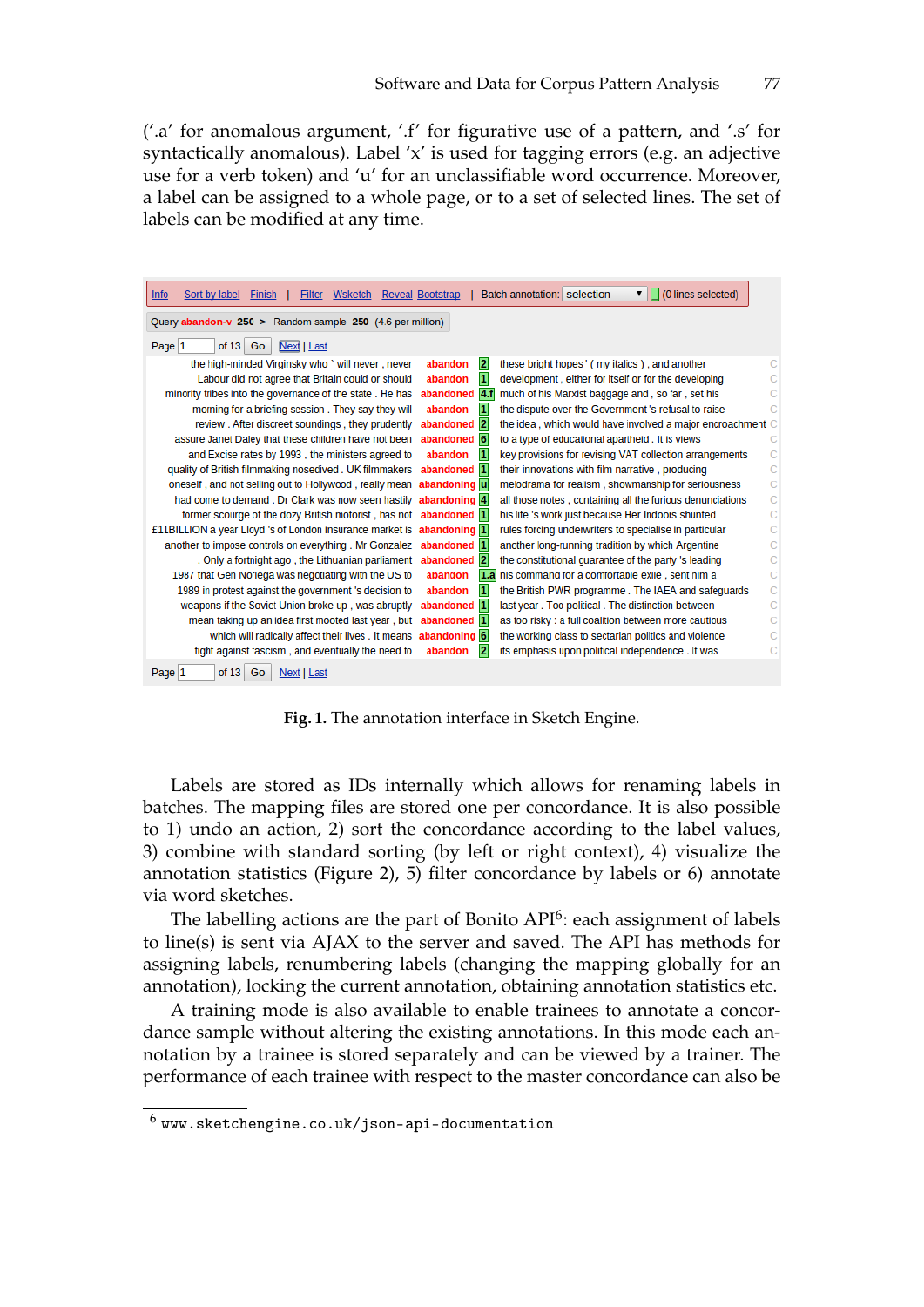

**Fig. 2.** Visualization of annotation statistics for verb "abandon".

computed. Finally a trainee's concordance can be validated by the trainer and merged with the main concordance.

Other features have been developed such as an automatic clustering of concordance lines, a bootstrapping mechanism to annotate the rest of a partially annotated concordance using collocation-based features identified in the context of the lines already annotated. The evaluation of the bootstrap was given in [4].

# **4 CPA editor**

The CPA editor is implemented in JavaScript (using jQuery and DataTables) and PHP. It mainly consists of an entry manager (Figure 3) and a pattern editor (Figure 4). The entry manager retrieves information about entries and stores them in a DataTable table, thus enabling easy sorting of columns and filtering using the search input box or verb statuses (complete, ready, work in progress). Each line of the table can be selected/unselected to be printed in CSV. When a user clicks on an entry, the entry manager opens an instance of a pattern editor in a new tab, which is the workspace for the entry.

The pattern editor is organized in three main parts. 1) The top bar contains information for the entry such as the sample size, the status or comments. 2) The pattern list displays patterns and their frequency in the annotated concordance, the pattern string, the implicature and also indications about whether the pattern is an idiom or whether it is used in a particular register. 3) Clicking on any of the pattern line opens a pattern box (Figure 5). This box lists arguments line by line and each line can be expanded to account for alternating components (such as the fact that two semantic types are equally valid in a given argument). Various information can be added in the form of check boxes, menu lists, etc. The final line is the implicature, which can be automatically generated based on the pattern string which adds up all the elements in the pattern.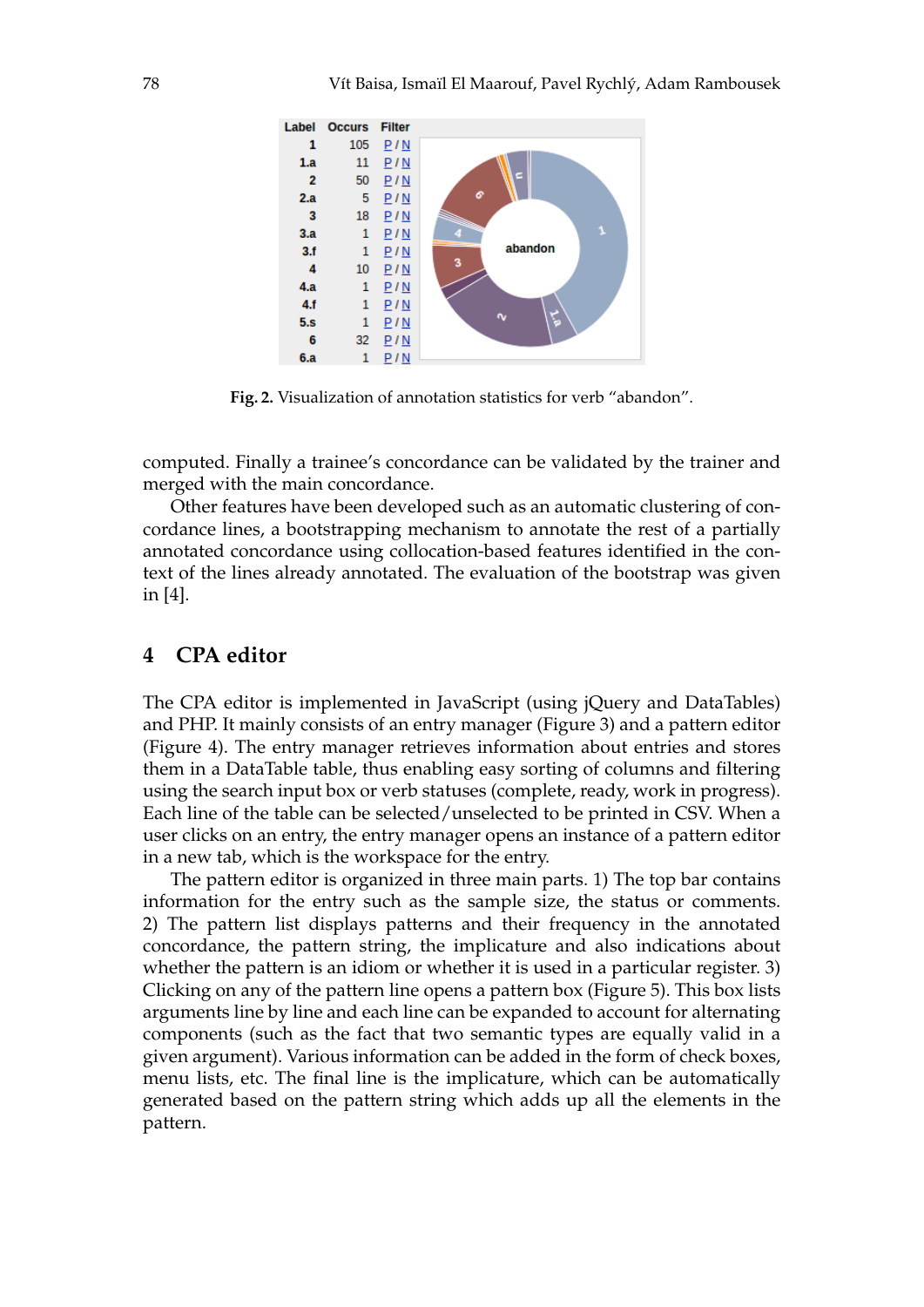| <b>Pattern Dictionary of English Verbs</b>                                                                                                                       |               |                 |               |              |            |            |                 |                   |                | Expand SkE Print patterns Unselect Ontology Listing Report a bug Print query |                 |              |                          |
|------------------------------------------------------------------------------------------------------------------------------------------------------------------|---------------|-----------------|---------------|--------------|------------|------------|-----------------|-------------------|----------------|------------------------------------------------------------------------------|-----------------|--------------|--------------------------|
| Filter:<br>all<br>$\overline{\mathbf{v}}$<br>Show/Hide columns: Verb Status Patterns Sample BNC50 BNC OEC FN Links Created by Created Last editor Modified Print |               |                 |               |              |            |            |                 |                   |                |                                                                              |                 |              |                          |
| <b>Verb</b>                                                                                                                                                      | <b>Status</b> | <b>Patterns</b> | <b>Sample</b> | <b>BNC50</b> | <b>BNC</b> | <b>OEC</b> | <b>FN Links</b> | <b>Created by</b> | <b>Created</b> | <b>Last editor</b>                                                           | <b>Modified</b> | <b>Print</b> |                          |
| break                                                                                                                                                            | ready         | 83              | 2000          | 8297         | 18603      | 186711     | 13              | patrick           | 2009/06-01     | saramoze                                                                     | 2015-08-25      | 0            |                          |
| blow                                                                                                                                                             | complete      | 62              | 1516          | 1516         | 4796       | 55320      | 6               | patrick           | 2009/06-01     | patrick                                                                      | 2015-01-26      | $\Box$       |                          |
| throw                                                                                                                                                            | complete      | 61              | 1000          | 3710         | 10919      | 143403     | 7               | patrick           | 2007/06-01     | vmaarouf                                                                     | 2015-03-18      | $\Box$       |                          |
| lose                                                                                                                                                             | ready         | 57              | 1000          | 11868        | 26605      | 301942     | $\overline{2}$  | jane              | 2014/12-08     | saramoze                                                                     | 2015-01-25      | $\Box$       |                          |
| take                                                                                                                                                             | <b>WIP</b>    | 56              | 1000          | 75872        | 173412     | 1733310    | 5               | patrick           | 2009/11-26     | saramoze                                                                     | 2015-05-13      | $\Box$       |                          |
| open                                                                                                                                                             | ready         | 56              | 1000          | 8695         | 22394      | 268691     | $\mathbf{0}$    | cpa04             | 2006/11-01     | jane                                                                         | 2014-12-15      | $\Box$       |                          |
| qo                                                                                                                                                               | G             | 50              | 54872         | 54872        | 226268     | 2127417    | 7               | patrick           | 2008/06-20     | jane                                                                         | 2014-12-05      | $\Box$       |                          |
| live                                                                                                                                                             | ready         | 43              | 1000          | 15402        | 31991      | 316892     | $\mathbf{1}$    | patrick           | 2009/06-01     | jane                                                                         | 2014-12-05      | $\Box$       |                          |
| set                                                                                                                                                              | G             | 38              | 20542         | 20542        | 38838      | 315361     | $\mathbf{0}$    | patrick           | 2008/05-05     | jane                                                                         | 2014-11-18      | 0            |                          |
| hit                                                                                                                                                              | <b>WIP</b>    | 38              | 1000          | 3706         | 10344      | 173794     | $\mathbf{0}$    | patrick           | 2006/09-30     | jane                                                                         | 2014-12-15      | $\Box$       |                          |
| hang                                                                                                                                                             | ready         | 38              | 500           | 2242         | 8659       | 96907      | 11              | patrick           | 2009/06-01     | patrick                                                                      | 2014-12-20      | ∩            |                          |
| beat                                                                                                                                                             | ready         | 37              | 1000          | 2224         | 7859       | 101890     | $\overline{2}$  | patrick           | 2007/07-19     | imaarouf                                                                     | 2015-09-18      | $\Box$       |                          |
| call                                                                                                                                                             | complete      | 36              | 1000          | 24439        | 51912      | 591606     | 12              | patrick           | 2006/09-30     | patrick                                                                      | 2014-12-05      | $\Box$       |                          |
| dig                                                                                                                                                              | ready         | 30              | 845           | 845          | 2623       | 27870      | $\mathbf{0}$    | iezek             | 2007/05-26     | jane                                                                         | 2014-12-05      | $\Box$       | $\overline{\phantom{a}}$ |
| Showing 1 to 5,601 of 5,601 entries                                                                                                                              |               |                 |               |              |            |            |                 |                   |                |                                                                              |                 |              |                          |

**Fig. 3.** CPA editor – the entry manager.

|    | owe             | Add pattern Stretch Shrink more Concordance Ontology Renumber Save Save&Close Close                                                                                                                                                                        |
|----|-----------------|------------------------------------------------------------------------------------------------------------------------------------------------------------------------------------------------------------------------------------------------------------|
|    | Sample size 300 | Erlangen $\Box$<br>$\triangledown$ Difficulty $5 \triangledown$ Compilation time<br>(out of 2026) Semantic class<br>Status ready                                                                                                                           |
| #  | 96              | <b>Pattern &amp; primary implicature</b>                                                                                                                                                                                                                   |
|    |                 | 25.00% [[Human 1   Institution 1]] owe [[Human 2   Institution 2]] [[Money]] (for [[Physical Object]]   for [[Asset]])<br>[[Human 1   Institution 1]] is under obligation to repay [[Money]] borrowed from [[Human 2   Institution 2]]                     |
|    |                 | 2. 19.67% [[Human 1]] owe [[Human 2   Institution]] [[Obligation]]<br>[[Human 1]] is morally and/or legally bound to honour [[Obligation]] to [[Human 2]]                                                                                                  |
|    |                 | 3. 17.00% [[Entity]] owe [[REFLDET Privilege   REFLDET Property   REFLDET {Eventuality = Desirable}]] {to [[Anything]]}<br>[[Entity]] is able to gain [[Privilege   Property]], or have [[Eventuality = Desirable]] happen to them because of [[Anything]] |
|    |                 | 4. 13.67% [[Entity]] owe {much   little   } {to [[Anything]]}<br>[[Human   Institution   Concept]] is able to develop intellectually, culturally, economically or otherwise because of [[Anything]]                                                        |
| 5. |                 | 15.00% [[Eventuality 1]] owe {much   something   } {to [[Eventuality 2]]}<br>[[Eventuality 1]] is, to a certain extent, caused or affected by [[Eventuality 2]]<br>[[Anything]] either contributed to, or partially caused [[Eventuality]] to take place   |
|    | 6. 2.33%        | [[Human 1]] owe {it} {to [[Self]]   to [[Human 2]]} ({to/INF $[V]$ })<br>[[Human 1]] feels morally obligated to do something for [[Self   Human 2]]                                                                                                        |
|    | 7. 2.33%        | [[Human 1]] owe [[Human 2]] {a debt (of gratitude)} idiom<br>[[Human 1]] feels thankful to [[Human 2]]                                                                                                                                                     |
| 8. | 1.00%           | [[Human 1]] owe [[Human 2]] {apology}<br>[[Human 1]] needs to apologize to [[Human 2]]                                                                                                                                                                     |
|    | $\sim$          | <b>PEACHTREE STATES</b><br>$\alpha$ ll fo o o o c c if i $\alpha$                                                                                                                                                                                          |

**Fig. 4.** CPA editor – the pattern manager.

| <b>Pattern Gnaw 4</b>                                |                                                                                                                                  | In corpus: bnc50 |                          |                                   |                         |                       |                   | Concordance v Insert Merge into: none v Copy Delete Save Save&Close Close |  |
|------------------------------------------------------|----------------------------------------------------------------------------------------------------------------------------------|------------------|--------------------------|-----------------------------------|-------------------------|-----------------------|-------------------|---------------------------------------------------------------------------|--|
| <b>Subject</b>                                       | $+1-$                                                                                                                            | Animal           |                          | N Role Rodent                     | Lexset                  |                       |                   |                                                                           |  |
| <b>Verb</b>                                          | qnaw                                                                                                                             |                  | no object no adverbial □ |                                   |                         |                       |                   |                                                                           |  |
| <b>Adverbial</b>                                     | $+$ $(-)$ Opt $\Box$                                                                                                             |                  |                          | Prep Part through Physical Object |                         |                       | N Opt □ Role Wood | $L$ exset                                                                 |  |
| Opt $\Box$                                           | ÷                                                                                                                                |                  |                          |                                   |                         |                       |                   |                                                                           |  |
|                                                      | Primary implicature [[Animal = Rodent]] makes a hole in [[Physical_Object = Wood]] by means of rapid, small bites with the teeth |                  |                          |                                   |                         |                       |                   |                                                                           |  |
| <b>Generate</b>                                      |                                                                                                                                  |                  |                          |                                   |                         |                       |                   |                                                                           |  |
|                                                      | $\Box$ idiom $\Box$ pv                                                                                                           |                  |                          |                                   |                         |                       |                   |                                                                           |  |
| <b>Show: Sub. conjunction</b><br>Comment<br>Framenet | Indirect object<br>Sem. Class                                                                                                    | Object           | Complement               | <b>Clausals</b>                   | <b>Clausals objects</b> | Secondary implicature |                   | Domain & Register                                                         |  |

**Fig. 5.** Pattern box in the CPA editor.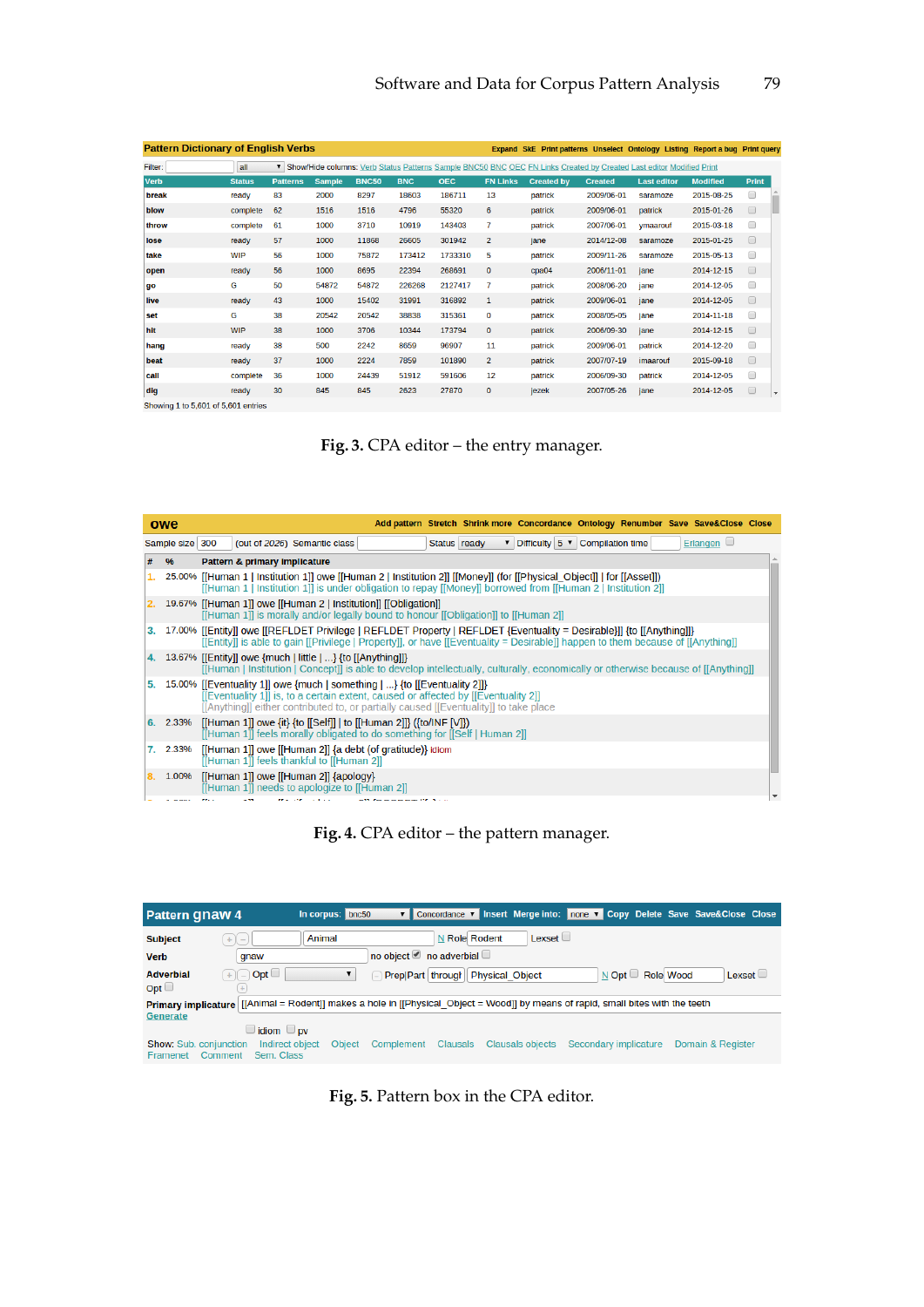The pattern editor contains many features, here we mention only a few: 1) adding a new pattern, 2) renumbering the list of patterns (by drag & drop), 3) inserting a new pattern at a specific place, 4) merging two patterns, 5) accessing a filtered concordance of all the lines tagged with a specific pattern, etc. The editor is synchronized with Sketch Engine annotations periodically, such that every time a pattern is added or removed, the information is updated in both systems. The pattern editor comes with an ontology editor which enables the lexicographer to create, delete or update semantic type nodes in the CPA ontology. Several methods have been developed in order to access all the verbs which use a particular semantic type, and all the nouns matching a semantic type in the corpus (Figure 6).

|                                                                                           |                     |              |                                  |                |                    |                | <b>version: 0.2.9</b> |  |  |
|-------------------------------------------------------------------------------------------|---------------------|--------------|----------------------------------|----------------|--------------------|----------------|-----------------------|--|--|
| - Anything <i>i.e. anything at all</i> edit details                                       |                     |              |                                  |                |                    |                |                       |  |  |
| $=$ Entity<br>edit details                                                                |                     |              | <b>Search for Semantic Types</b> |                |                    |                |                       |  |  |
|                                                                                           |                     |              |                                  |                |                    | <b>Search</b>  |                       |  |  |
| Abstract Entity edit details                                                              | <b>Search nouns</b> |              |                                  |                |                    |                |                       |  |  |
| - Concept Must be a word meaning 'concept'; otherwise use Anything = Concept edit details |                     |              |                                  |                |                    | <b>Search</b>  |                       |  |  |
| <b>Proposition</b> edit details                                                           |                     |              |                                  |                |                    |                |                       |  |  |
| <b>SEMANTIC TYPE: ATTITUDE</b><br>$-$ Narrative edit details                              |                     |              |                                  |                |                    |                | <b>CLOSE</b>          |  |  |
| <b>Verb</b>                                                                               | Pattern Freq        |              | <b>Nouns</b>                     |                | SO Ad <sub>Σ</sub> |                |                       |  |  |
| number<br>edit details<br>Rule                                                            |                     |              | glory                            |                | 0 0 15 15          |                |                       |  |  |
| 1,2<br>arouse<br>- Permission<br>edit details                                             | 763                 |              | <b>intention</b>                 |                | 0 10 0 10          |                |                       |  |  |
| $\mathbf{1}$<br>resent                                                                    | 457                 |              | determination                    | 0 <sub>9</sub> |                    | 0 <sub>9</sub> |                       |  |  |
| edit details<br><b>Dispute</b><br>3<br>applaud                                            | 158                 |              | qlow                             |                | 0077               |                |                       |  |  |
| 3,4,5<br>awaken<br>Information edit details                                               | 78                  |              | willingness                      | 0 <sub>7</sub> |                    | 0 <sub>7</sub> |                       |  |  |
| 1,5<br>brush<br>- Information Source<br>edit details                                      | 76                  |              | stance                           |                | 0606               |                |                       |  |  |
| $\mathbf{1}$<br>repeat                                                                    | 72                  |              | acceptance                       |                | 0404               |                |                       |  |  |
| Document [Information_Source, Artifact] edit details<br>$\overline{2}$<br>trigger         | 55                  |              | attitude                         |                | 0303               |                |                       |  |  |
| $\overline{2}$<br>greet<br>- Agreement [Speech_Act, Document] edit details                | 50                  |              | readiness                        | 0 <sup>3</sup> |                    | 0 <sup>3</sup> |                       |  |  |
| 6<br>admit<br>Language edit details<br>. .<br>$\sim$                                      | 39<br>$\sim$        | $\checkmark$ | a fé a vertaire                  | $\sim$ $\sim$  | $\overline{ }$     | $\sim$         |                       |  |  |

**Fig. 6.** Ontology editor with populated nouns and patterns.

The JavaScript code of the editor was also used for Pattern Dictionary of English Prepositions by Ken Litkowski [5].

# **5 DEB platform**

The CPA editor interacts with the database server via API (Ruby, WebBrick) which manages the CPA databases (one per language, currently English, Italian and Spanish). The server is based on the  $\rm{DEB}^{\prime}$  dictionary management server [6] and is based on private and public methods. Several servlet methods have been designed in order to ensure maximum efficiency as well as to limit server overload. The general mechanism is that a JavaScript client sends AJAX queries to the DEB server which queries the database and sends back responses in JSON. There are two main servlets, one for the CPA editor, one for the public version (Section 6). The server also maintains users and their privileges (e.g. only expert users can label a verb as complete in the editor, or modify them thereafter).

 $^7$  deb.fi.muni.cz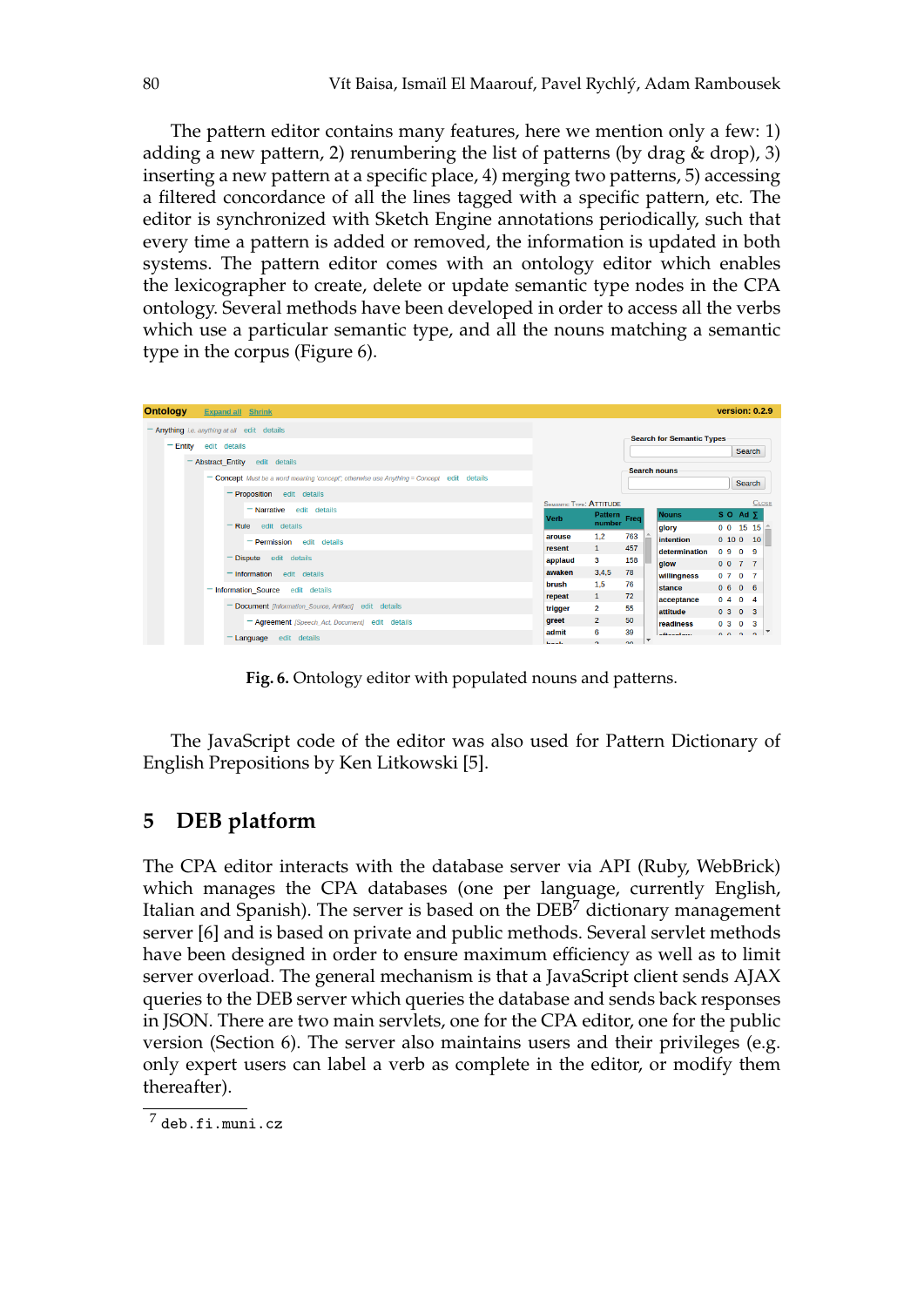# **6 Public access to PDEV**

To provide access to the up-to-date data of PDEV and the ontology we have developed a user-friendly online tool $<sup>8</sup>$  which is connected to the main PDEV</sup> database. It is structured similarly to the editor but the style has been entirely re-shaped and only a limited number of methods are available (it does not include pattern boxes for instance). The website uses colour codes for different pieces of information (semantic types, grammatical categories, lexical items). The public website interacts with Sketch Engine to access labelled examples for each pattern. A specific feature enables to show the best sentence example (GDEX, [7]) for each pattern in the pattern list (Figure 7). Ontology in the form of a semantic type list and a hierarchical structure is also available.

| 'OLVERHAMPTON                                                                                                                                                                                                                                                                                                           |                          |                     |                     | <b>Pattern Dictionary of English Verbs</b> |                |                                                     |                                |                                |
|-------------------------------------------------------------------------------------------------------------------------------------------------------------------------------------------------------------------------------------------------------------------------------------------------------------------------|--------------------------|---------------------|---------------------|--------------------------------------------|----------------|-----------------------------------------------------|--------------------------------|--------------------------------|
| <b>Browse Verbs</b><br><b>About CPA</b>                                                                                                                                                                                                                                                                                 | <b>The Sketch Engine</b> | <b>Publications</b> | <b>CPA Ontology</b> | <b>Semantic Types</b>                      |                | Download report a problem © 2000-2014 Patrick Hanks |                                |                                |
| Browse: complete verbs (1286)   work-in-progress verbs (443)   not yet started verbs (3667)   all verbs (5396)<br><b>Find a verb</b>                                                                                                                                                                                    |                          |                     |                     |                                            |                |                                                     |                                |                                |
| PDEV: argue                                                                                                                                                                                                                                                                                                             | <b>Access full data</b>  |                     |                     |                                            | Other options: | Displayed here are All patterns.                    | samplesize: 250<br>patterns: 7 |                                |
| 1 Pattern: Human or Institution or Document argues QUOTE OF THAT-CLAUSE<br><b>Implicature:</b> Human or Institution or Document states reasons for believing [CLAUSE]<br><b>Example:</b> The country's nuclear lobby has arqued that alternative energy sources are either not available or too expensive               |                          |                     |                     |                                            |                |                                                     |                                | 88.4%<br>More data<br>FrameNet |
| 2 Pattern: Human argues Proposition QUOTE OF THAT-CLAUSE<br><b>Implicature:</b> Human states reasons for believing <b>Proposition</b><br><b>Example</b> : a landscape architect was arguing the case for the railroad companies to plant station gardens to advertise both the train service and the town it<br>served. |                          |                     |                     |                                            |                |                                                     |                                | 2.0%<br>More data<br>FrameNet  |
| 3 Pattern: Human or Institution or Document argues for or in favour of Action<br><b>Implicature:</b> Human or Institution or Document states reasons in favour of doing Action<br><b>Example:</b> Various authors have argued for seasonal camps and settlements based on the animal resources available                |                          |                     |                     |                                            |                |                                                     |                                | 3.2%<br>More data<br>FrameNet  |
| 4 Pattern: Human or Institution or Document argues against Action<br><b>Implicature:</b> Human or Institution or Document states reasons in favour of not doing Action<br><b>Example:</b> many conservationists have arqued against the commercial production of timber                                                 |                          |                     |                     |                                            |                |                                                     |                                | 2.4%<br>More data<br>FrameNet  |

**Fig. 7.** Public interface to PDEV data.

# **7 SemEval 2015 Task 15 dataset**

In order to support NLP research in semantic parsing which would help to evaluate the impact of the CPA resources in semantic tasks, a high quality dataset derived from PDEV was produced and used in Task 15 at Semeval competition in 2015<sup>9</sup>. The goal of this task was to evaluate to which extent NLP systems could contribute to the creation of a lexicographical entry. To maximize participants' interest as well as to simplify this complex task, it was broken down into 3 inter-connected subtasks: 1) CPA parsing: all sentences in the dataset to be syntactically and semantically parsed. 2) CPA clustering: all sentences in the dataset to be grouped according to their similarities. 3) CPA pattern editing: all verb patterns found in the dataset to be described in terms of their syntactic and semantic properties.

 $^8$  www.pdev.org.uk

 $^9$  alt.qcri.org/semeval2015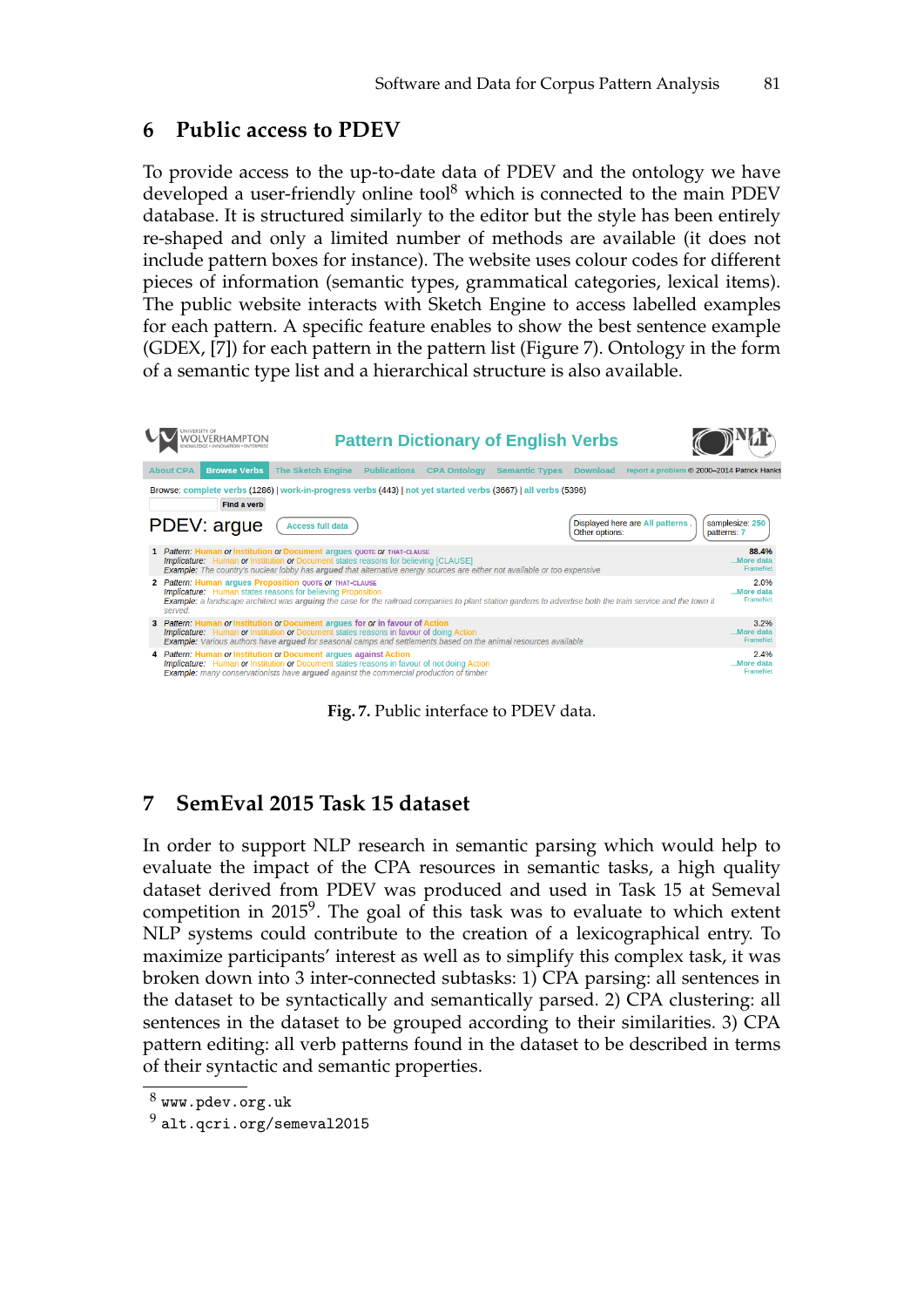Two datasets were created: Microcheck, which included all three tasks, and was intended to be used in analysing the correlation of the tasks; Wingspread, a larger dataset yet only including task 2 and 3, as task 1 required manual annotation of semantic and syntactic properties of arguments in the context of the verb. It is worth noting that this was the first attempt at annotating CPA pattern arguments in context. For more details, refer to SemEval paper [8]. The resource is available from the SemEval website<sup>10</sup>.

While the task did not gather as much interest as desired, it fostered the development of a baseline system (mostly unbeaten by competing systems), which connected all three tasks together. This system was integrated into the CPA interface under the username "auto-cpa" for scrutiny and validation by CPA lexicographers.

### **8 LEMON API**

It is important to release the data produced by CPA lexicographers for use by NLP developers, in the same fashion as WordNet, FrameNet and other resources.

The problem for CPA is that the data was scattered in different files, in different formats, spanning several database tables, each holding heterogeneous types of content (corpus examples, links, ontology, . . . ).

The solution was to encode the resource using RDF as linked open data in a DEB server method having access to Sketch Engine annotation data. The name of this project is "PDEV-LEMON" and the first version was released in 2014 [9]. The server script connects elements of patterns stored in the database to the CPA ontology, and calls Sketch Engine API methods to retrieve annotated examples. The dictionary is encoded using the LEMON model [10] which provides the general structure and features to enable an easy instantiation of a lexicon using an ontology framework such as OWL. PDEV-LEMON includes 7 ontologies which describe the CPA semantic ontology as well as ontologies describing specific concepts and relations used in PDEV-LEMON, taxonomies of domains, and registers and so on. The first release of PDEV-LEMON included 17,634 triples, 3,702 patterns and 10,799 arguments.

A second release is planned for the end of 2015 and it will include a full linked data encoding of examples (which, in the first release linked back to the public access website) using  $NIF<sup>11</sup>$  The conversion script was made in such a way as to handle other languages (Spanish and Italian so far), so it is expected that future releases will include dictionaries in languages other than English.

### **9 Conclusion**

This report describes the software tools to support the development of pattern dictionaries applying the CPA method. Latest developments of the CPA

 $^{10}$ alt.qcri.org/semeval2015/task15

<sup>11</sup> NLP Interchange Format: persistence.uni-leipzig.org/nlp2rdf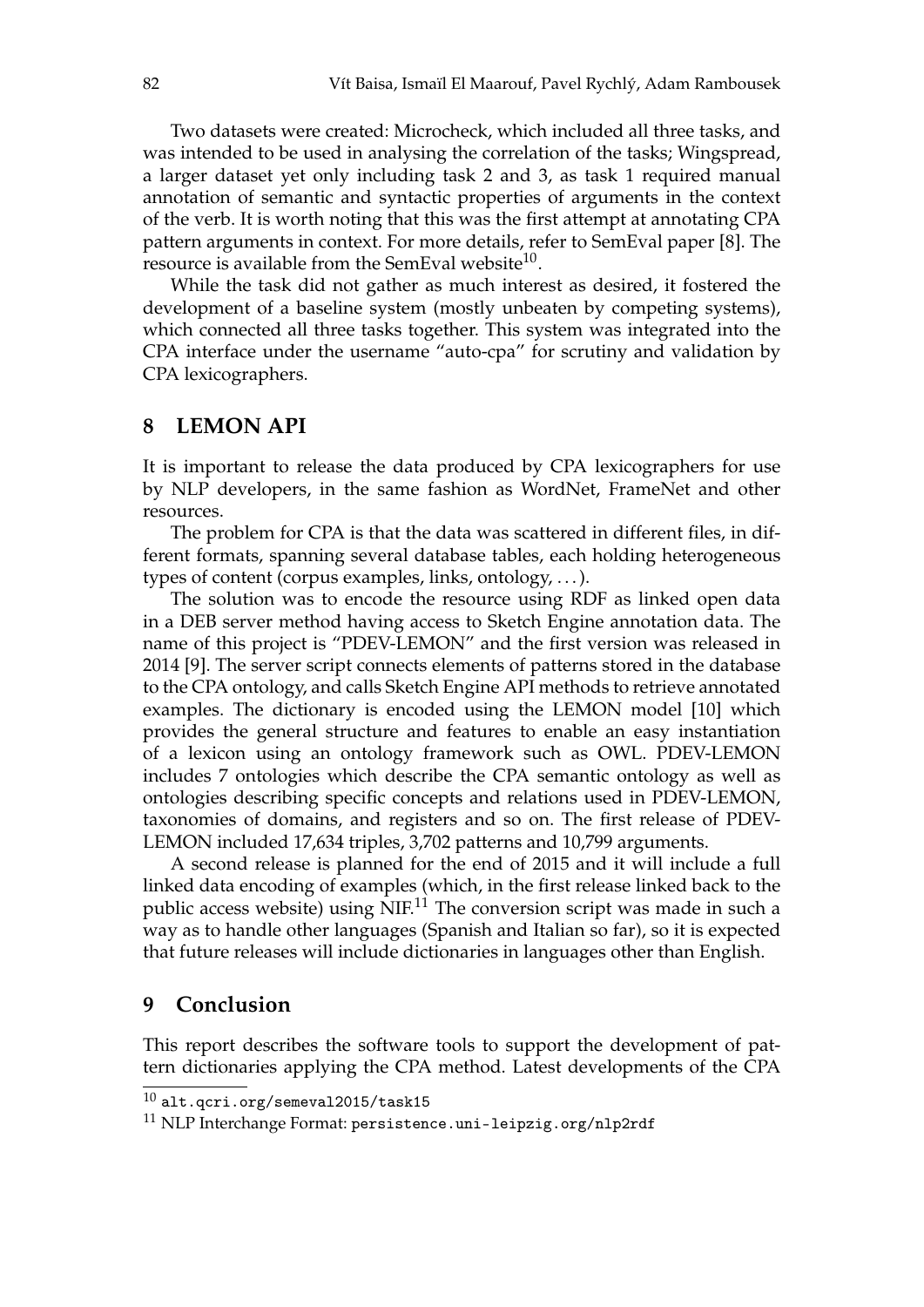infrastructure have made it easier for lexicographers to quickly draft high quality dictionary entries, while being robust for a large number of simultaneous users. Several projects, such as PDEV-LEMON, and the development of the Microcheck and Wingspread datasets, have been launched to disseminate the resource and facilitate its use in NLP.

In parallel, this infrastructure was (and is being) also used to develop verb pattern dictionaries for Spanish <sup>12</sup> and Italian. In the future, if the number of languages increases (particularly with Czech, German and French), it should facilitate the painstaking lexicographical work needed to developed pattern dictionaries.

Terminology and language learning resources can also benefit from this suite of tools. Among future improvements of the CPA editor, we may mention providing support to connect patterns monolingually and across languages (English, Spanish, Italian). These links could substantially contribute to areas such as knowledge-based Machine Translation.

The CPA editor and the annotation in Sketch Engine are used on daily basis by lexicographers.

**Acknowledgement** We would like to thank lexicographers, annotators, trainees, testers, who have used these tools and provided feedback and to Patrick Hanks, the main user of these tools, for his unrelenting input and patience.

This work has been partly supported by an AHRC grant [DVC, AH/ J005940/1, 2012–2015], and by the Czech Science Foundation under the project GA15-13277S, and by the project MUNI/A/1165/2014 Ceština v jednotě synchronie a diachronie – 2015.

### **References**

- 1. Kilgarriff, A., Baisa, V., Bušta, J., Jakubíček, M., Kovář, V., Michelfeit, J., Rychlý, P., Suchomel, V.: The sketch engine: ten years on. Lexicography **1**(1) (2014) 7–36
- 2. Leech, G.: 100 million words of english: the british national corpus (bnc). Language Research **28**(1) (1992) 1–13
- 3. Rychlý, P.: Manatee/bonito-a modular corpus manager. In: 1st Workshop on Recent Advances in Slavonic Natural Language Processing, Faculty of Informatics (2007) 65–70
- 4. El Maarouf, I., Bradbury, J., Baisa, V., Hanks, P.: Disambiguating verbs by collocation: Corpus lexicography meets natural language processing. In: Proceedings of LREC, Reykjavik, Iceland (2014) 1001–1006
- 5. Litkowski, K.: Pattern dictionary of english prepositions. In: Proceedings of the 52nd Annual Meeting of the Association for Computational Linguistics (Volume 1: Long Papers), Baltimore, Maryland, Association for Computational Linguistics (June 2014) 1274–1283

 $\overline{12 \text{ verbario.com}}$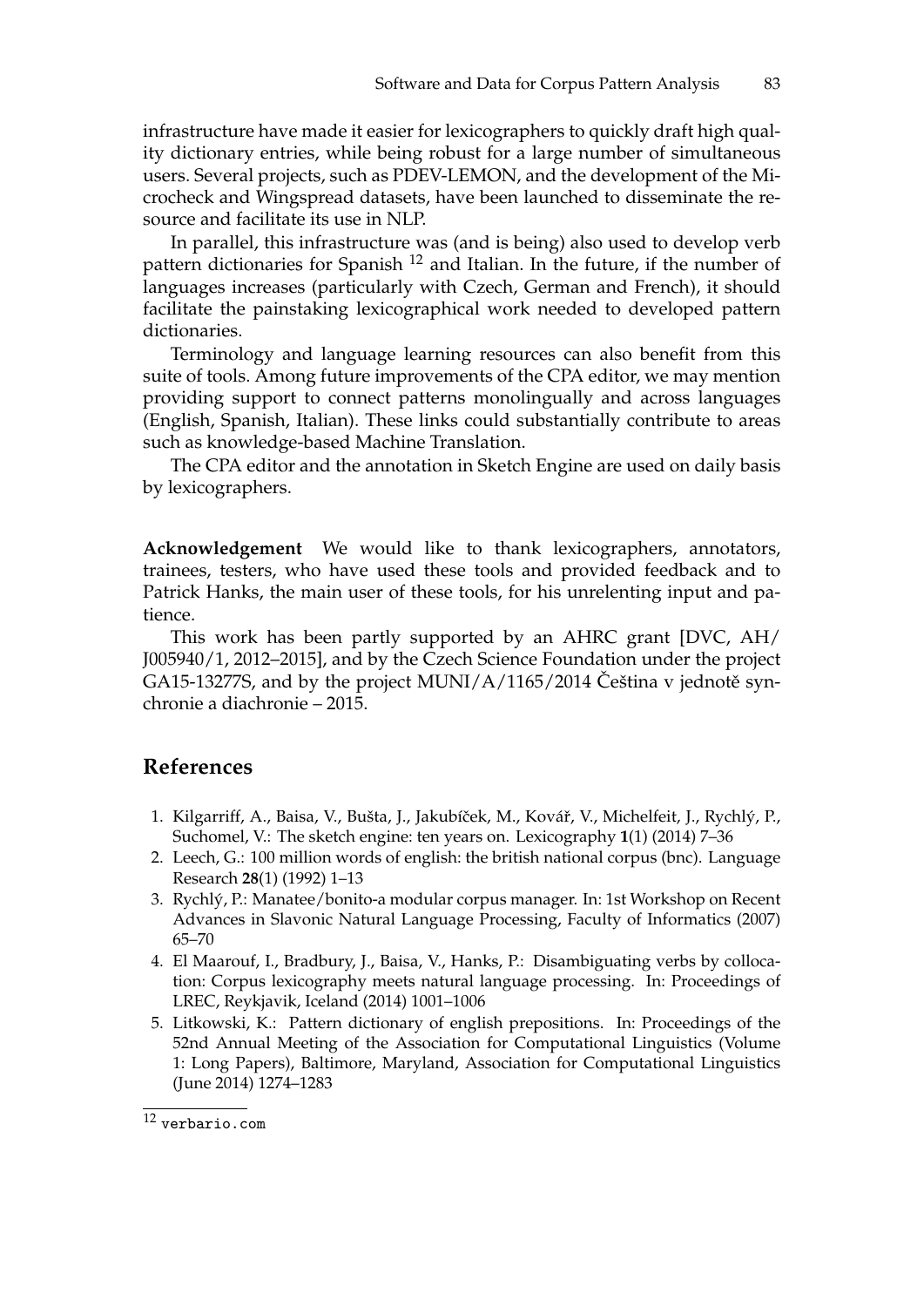- 6. Horák, A., Vossen, P., Rambousek, A.: A distributed database system for developing ontological and lexical resources in harmony. In: Computational Linguistics and Intelligent Text Processing. Springer (2008) 1–15
- 7. Kilgarriff, A., Husák, M., McAdam, K., Rundell, M., Rychly, P.: Gdex: Automatically ` finding good dictionary examples in a corpus. In: Proceedings of the XIII EURALEX International Congress (Barcelona, 15-19 July 2008). (2008) 425–432
- 8. Baisa, V., Bradbury, J., Cinková, S., El Maarouf, I., Hanks, P., Kilgarriff, A., Popescu, O.: Semeval-2015 task 15: A cpa dictionary-entry-building task. In: Proceedings of the 9th International Workshop on Semantic Evaluation (SemEval 2015), Denver, Co, USA (2015)
- 9. El Maarouf, I., Bradbury, J., Hanks, P.: Pdev-lemon: a linked data implementation of the pattern dictionary of english verbs based on the lemon model. In: Proceedings of the 3rd Workshop on Linked Data in Linguistics (LDL): Multilingual Knowledge Resources and Natural Language Processing at the Ninth International Conference on Language Resources and Evaluation (LREC'14), Reykjavik, Iceland (2014)
- 10. McCrae, J., Aguado-de Cea, G., Buitelaar, P., Cimiano, P., Declerck, T., Gómez-Pérez, A., Gracia, J., Hollink, L., Montiel-Ponsoda, E., Spohr, D., et al.: Interchanging lexical resources on the semantic web. Language Resources and Evaluation **46**(4) (2012) 701–719
- 11. Hanks, P.: How people use words to make meanings: Semantic types meet valencies. In Boulton, A., Thomas, J., eds.: Input, Process and Product: Developments in Teaching and Language Corpora. Masaryk University Press, Brno (2012) 54–69
- 12. Kilgarriff, A., Palmer, M.: Introduction to the special issue on senseval. Computers and the Humanities **34:1–2** (2000)
- 13. Hanks, P., Pustejovsky, J.: A pattern dictionary for natural language processing. Revue Française de linguistique appliquée **10:2** (2005)
- 14. Hanks, P.: Lexical Analysis: Norms and Exploitations. MIT Press, Cambridge, MA (2013)
- 15. Jezek, E., Magnini, B., Feltracco, A., Bianchini, A., Popescu, O.: T-pas; a resource of typed predicate argument structures for linguistic analysis and semantic processing. In: Proceedings of LREC, Iceland (2014)
- 16. Renau, I., Battaner, P.: Using cpa to represent spanish pronominal verbs in a learner's dictionary. In: Proceedings of the XV EURALEX, Norway (2012)
- 17. Hanks, P.: Corpus pattern analysis. In: Proceedings of the XI EURALEX, Lorient, France (2004)
- 18. Alonso Campo, A., Renau, I.: Corpus pattern analysis in determining specialised uses of verbal lexical units. Terminalia **7** (2013) 26–33
- 19. El Maarouf, I., Baisa, V.: Automatic classification of semantic patterns from the pattern dictionary of english verbs. In: Proceedings of JSSP2013, Trento, Italy (2013) 95–99
- 20. Bradbury, J., El Maarouf, I.: An empirical classification of verbs based on semantic types: the case of the 'poison' verbs. In: Proceedings of JSSP2013, Trento,Italy (2013) 70–74
- 21. Cinková, S., Holub, M., Kríž, V.: Optimizing semantic granularity for nlp report on a lexicographic experiment. In: Proceedings of the 15th EURALEX International Congress, Oslo, Norway (2012) 523–531
- 22. Mills, C., Levow, G.A.: Cmills: Adapting srl features to dependency parsing. In: Proceedings of SemEval 2015, Denver, USA (2015)
- 23. Pedersen, T.: Duluth: Word sense discrimination in the service of lexicography. In: Proceedings of SemEval 2015, Denver, USA (2015)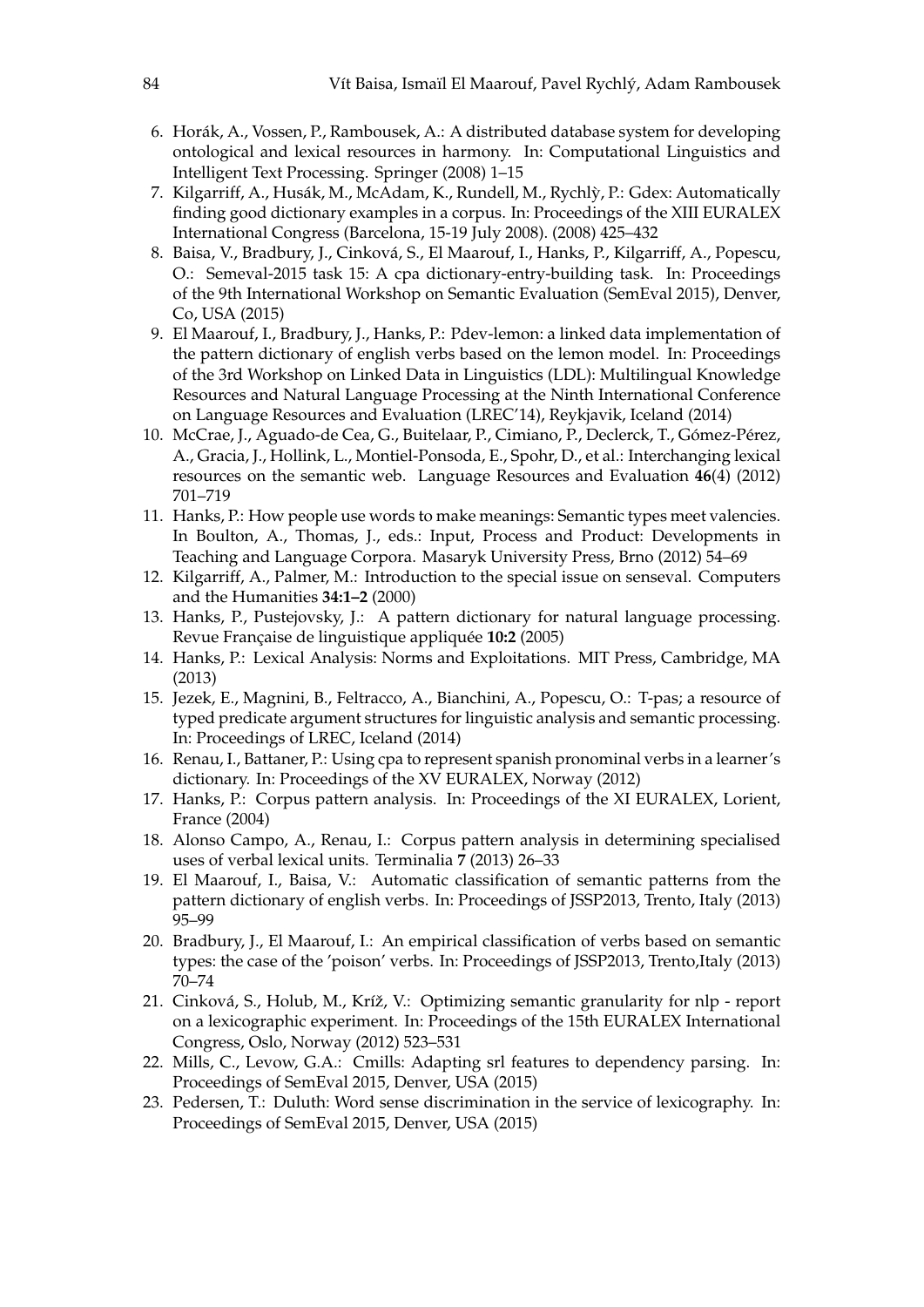- 24. Feng, Y., Deng, Q., Yu, D.: Blcunlp: Corpus pattern analysis for verbs based on dependency chain. In: Proceedings of SemEval 2015, Denver, USA (2015)
- 25. Cinková, S., Holub, M., Kríž, V.: Managing uncertainty in semantic tagging. In: Proceedings of 13th Conference of the European Chapter of the Association for Computational Linguistics, Avignon, France (2012) 840–850
- 26. Cinková, S., Holub, M., Rambousek, A., Smejkalová, L.: A database of semantic clusters of verb usages. In: Proceedings of the 8th International Conference on Language Resources and Evaluation (LREC 2012), Istanbul, Turkey (2012) 3176–3183
- 27. Holub, M., Kríž, V., Cinková, S., Bick, E.: Tailored feature extraction for lexical disambiguation of english verbs based on corpus pattern analysis. In: Proceedings of the 24th International Conference on Computational Linguistics (Coling 2012), Mumbai, India (2012) 1195–1209
- 28. Kawahara, D., Peterson, D.W., Popescu, O., Palmer, M.: Inducing example-based semantic frames from a massive amount of verb uses. In: Proceedings of the 14th Conference of the European Chapter of the Association for Computational Linguistics. (2014) 58–67
- 29. Popescu, O.: Building a resource of patterns using semantic types. In: Proceedings of LREC, Boston, USA (2012)
- 30. Popescu, O.: Learning corpus patterns using finite state automata. In: Proceedings of the 10th International Conference on Computational Semantics, Potsdam, Germany (2013) 191–203
- 31. Popescu, O., Palmer, M., Hanks, P.: Mapping cpa onto ontonotes senses. In: Proceedings of LREC, Reykjavik, Iceland (2014) 882–889
- 32. Pustejovsky, J., Hanks, P., Rumshisky, A.: Automated induction of sense in context. In: Proceedings of COLING, Geneva, Switzerland (2004)
- 33. Rumshisky, A., Hanks, P., Havasi, C., Pustejovsky, J.: Constructing a corpus-based ontology using model bias. In: Proceedings of FLAIRS, Melbourne, FL (2006) 327– 332
- 34. Sinclair, J.: Corpus, concordance, collocation. Oxford University Press (1991)
- 35. Baker, C.F., Fillmore, C.J., Lowe, J.B.: The berkeley framenet project. In: Proceedings of the 17th international conference on Computational linguistics-Volume 1, Association for Computational Linguistics (1998) 86–90
- 36. Pustejovsky, J.: The Generative Lexicon. MIT Press (1995)
- 37. Fillmore, C.J.: Frames and the semantics of understanding. Quaderni di Semantica **6**(2) (1985) 222–254
- 38. Wilks, Y.: A preferential, pattern-seeking, semantics for natural language inference. Artif. Intell. **6**(1) (1975) 53–74
- 39. Kilgarriff, A., Rychlý, P.: Semi-automatic dictionary drafting. In de Schryver, G.M., ed.: Oxford Handbook of Innovation. Menha Publichers, Kampala (2010)
- 40. Litkowski, K.: Corpus pattern analysis of prepositions. Technical report, CL Research (02 2012)
- 41. El Maarouf, I., Alferov, E., Cooper, D., Fang, Z., Mousselly Sergieh, H., Wang, H.: The guanxi network: a new multilingual llod for language learning applications. In: Proceedings of NLP&LOD workshop, RANLP. (2015)
- 42. El Maarouf, I., Marsic, G., Orasan, C.: Barbecued opakapaka: Using semantic preferences for ontology population. In: Proceedings of RANLP. (2015)
- 43. Jezek, E., Hanks, P.: What lexical sets tell us about conceptual categories. Lexis **4**(7) (2010) 22
- 44. Pustejovsky, J., Jezek, E.: Semantic coercion in language: Beyond distributional analysis. Italian Journal of Linguistics **20**(1) (2008) 175–208